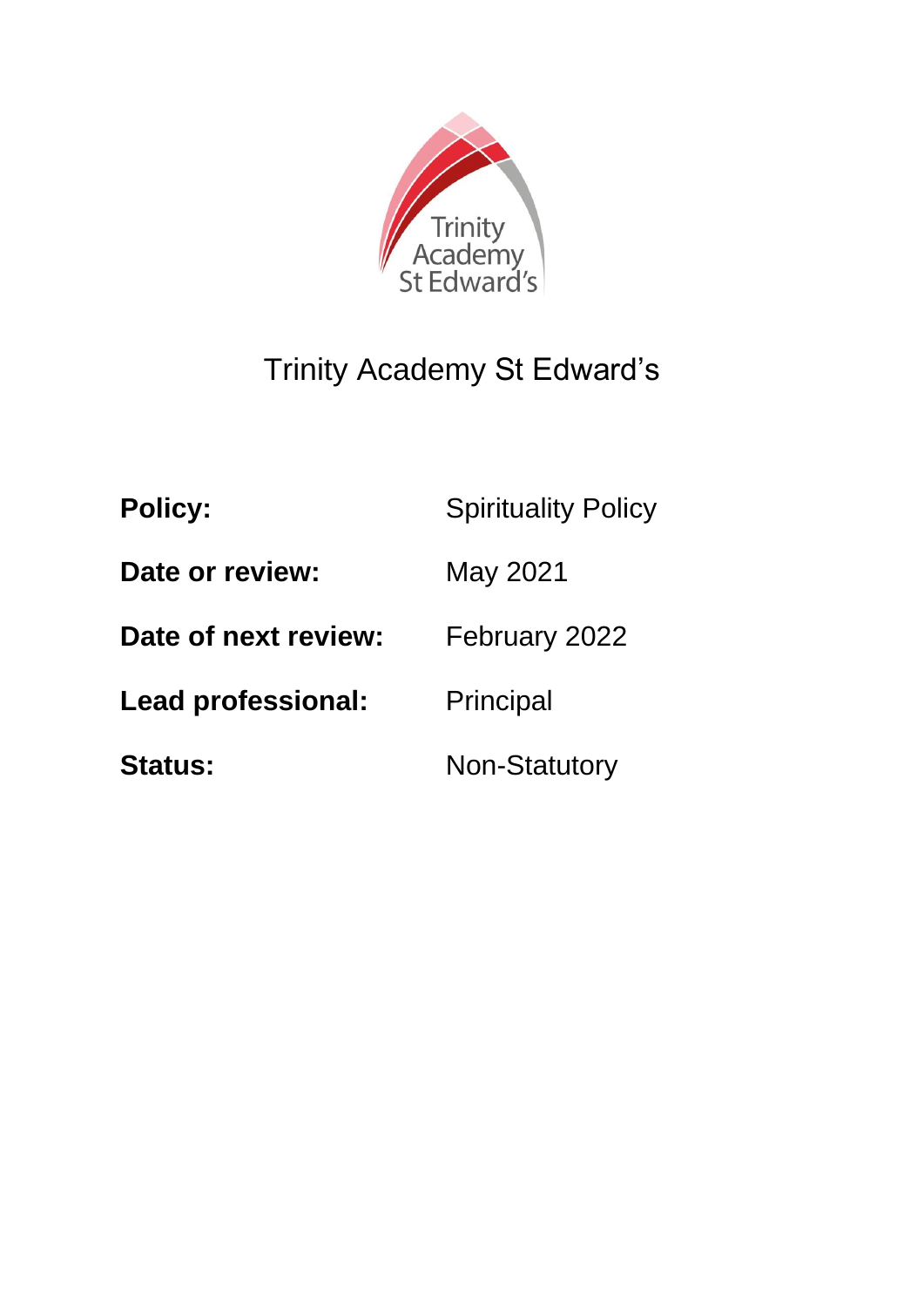#### **What is our unique understanding of spirituality?**

At Trinity Academy St Edward's, we believe that spirituality concerns a person's relationship with themselves, with others, with the 'other' (this could be a God of their choice) and with the world.

We also believe that it is vital that all of the adults in the academy also see the need to develop their own spirituality for their own wellbeing, and so that they can effectively support and help our students and each other.

The four elements of spirituality consist of:

### **Self**

- Awareness of feelings; ability to reflect and express
- Awareness of our uniqueness; happiness with who we are
- Gratitude for the things we have and the person we are
- Exploration of personal faith
- Development of imagination and creativity.

### **Others**

- Empathy and understanding; respect, tolerance
- To love and be loved (loving your neighbour)
- Making a difference.

#### **Encountering/experiencing God (having a sense of what lies beyond the material/ physical)**

• Ability to formulate and discuss the 'Big Questions' (e.g. about life, death, suffering, nature of God)

• Opportunities for prayer, connecting with God.

## **The World**

- Making sense of the world
- Developing a sense of awe and wonder
- Enjoying the miracles of everyday life
- Taking time for what really matters
- Appreciating beauty in art, music, nature. Having cultural capital.

#### **We believe that spiritually developed students:**

- Love and accept themselves and enjoy good relationships with each other
- Take an interest and delight in the world around them
- Are open to what lies beyond the material (this may manifest itself in faith/belief in God)
- Are able to express and understand feelings, they have a strong moral sense and a love of what is good
- Are able to enjoy quiet and stillness, they possess an active imagination, and show joy in creativity and discovering new skills.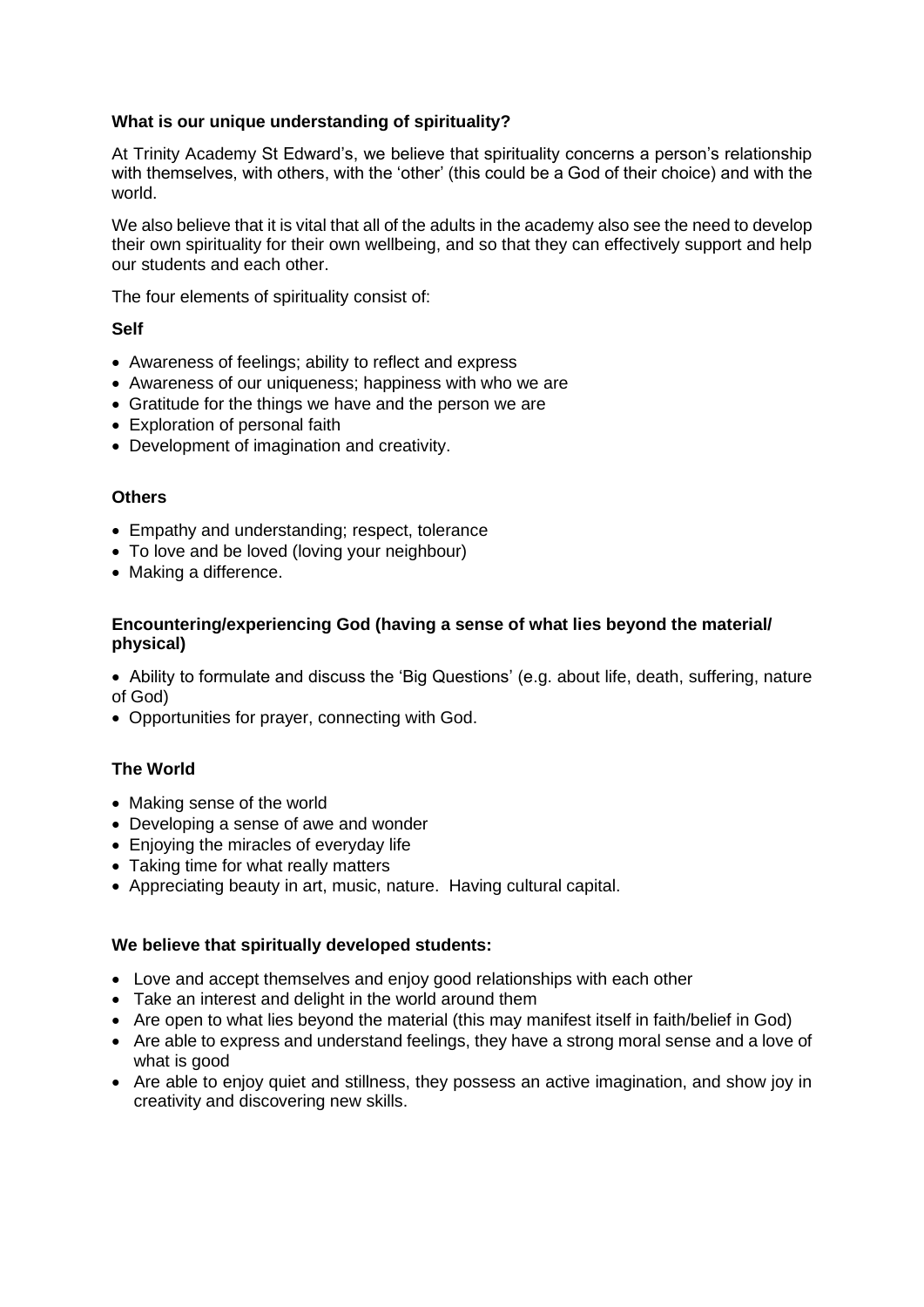#### **To develop a strong sense of spirituality in all of our students, we aim to:**

- Have regular time in the day for quiet and reflection
- Provide many opportunities for creativity and using the imagination
- Value relaxation opportunities for all students
- Ensuring regular time for prayer, both collectively and individually. This can take many forms, but should including being thankful and understanding when apologies need to be made.
- Provide frequent opportunities for students to explore, express and share their feelings
- Constantly reaffirm the importance of relationships. How we talk to and relate with each other is fundamental
- Provide opportunities to express awe and wonder, appreciate beauty in all its forms, and appreciate the connections and unity in the world
- Encourage each other to admit mistakes and to apologise when necessary. Recognising and owning up to faults is an important healing and redemptive process.
- Encourage students to show kindness, care and compassion, and to express these in practical ways. (e.g. how we treat each other every day; charitable works; looking after our environment)

• Explore the 'Big Questions' – particularly through RS, form time and the various student leader programmes. We also use Votes for Schools to discuss and debate key topics and current news

• Read often to children and give them opportunities to discuss and reflect. This includes both secular and religious texts, in particular the Bible. Biblical texts will be read and discussed in RE lessons. Time for quiet reading is allocated to students once a week.

Within the distinctive character of the Church of England education, spiritual and moral development are intimately connected with, though not identical to, religious education, collective worship, private prayer and liturgies. However, they are also promoted through all the subjects of the curriculum and throughout the general life of the school. Our mission at Trinity Academy St Edward's allows us to recognise the importance of helping our students, each in their unique way, to think, appreciate, question, struggle, suffer, wonder, love, reflect and, indeed, work.

As a faith school Religious Education is enhanced by the following:

#### **Daily Act of Worship**

Whenever students meet, be it with their form tutor, subject teacher or in assembly, it ends with a prayer. We also gather for liturgies and services at times throughout the year.